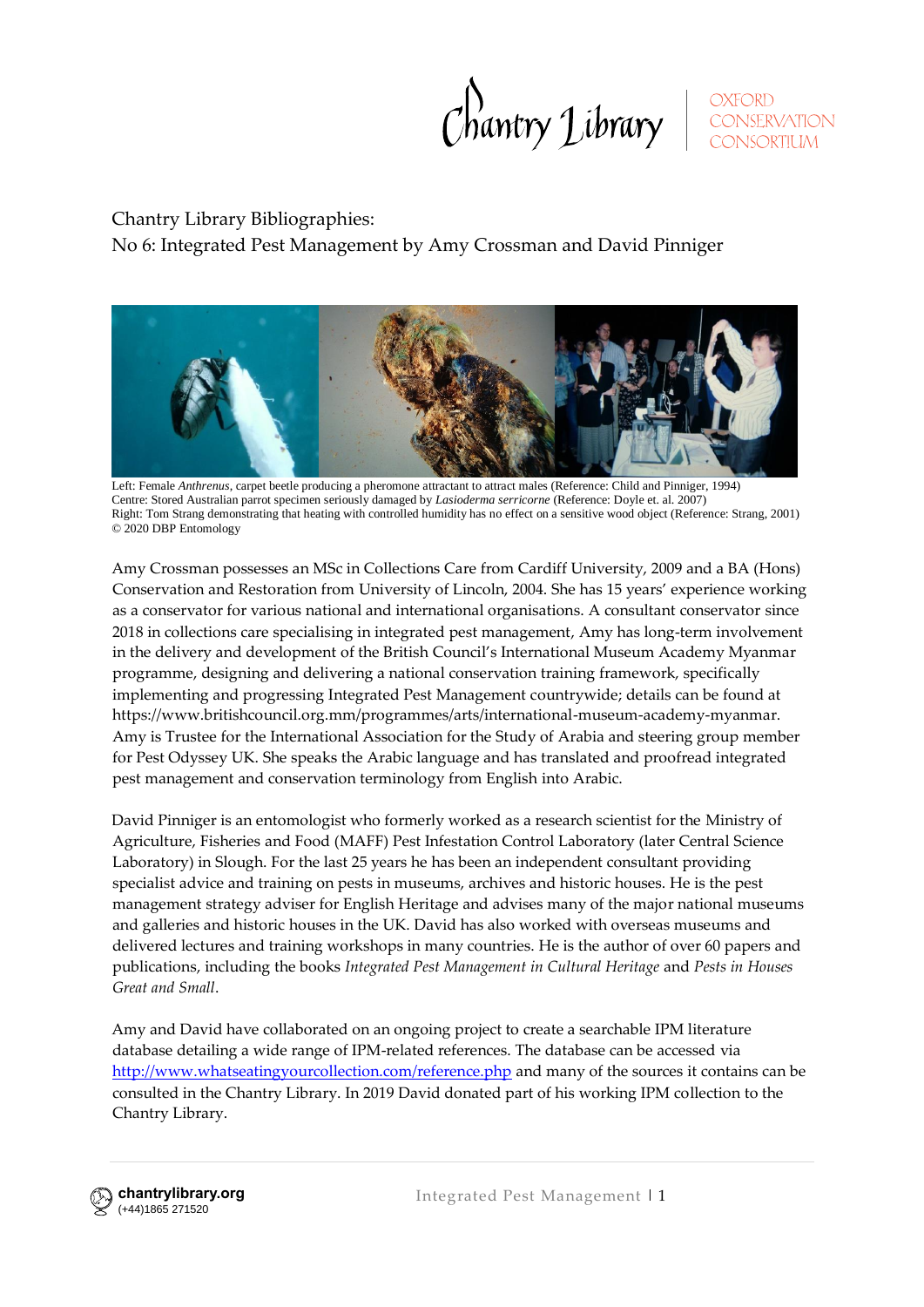Chantry Library SONSERVATION

#### **Introduction**

The application of Integrated Pest Management (IPM) transcends museum disciplines, collections and material types. Whilst aspects of IPM have been carried out in various forms for hundreds of years in the West, with its roots in a domestic setting, it is not until the relatively recent past that it has been recognised as a discipline within its own right. Some early IPM research was not always published in museum journals but in publications in other fields, such as stored product protection, and is therefore difficult to track down. This is reflected in recent conservation literature, which is beginning to generate its own specialist body of sources. The advent of the internet has resulted in the development of online resources and identification tools. To guide the reader, this selected bibliography has been arranged chronologically within themes, allowing for progression within topics to be easily identified and traced. It is interesting to note that some of the most useful papers on practical IPM are case studies published in conference proceedings rather than in peer-reviewed journals. The key to IPM for conservators is understanding the biology and behaviour of insect pests and their response to our actions.

#### **Books**

#### **Ward, R. Philip.** *Getting the Bugs Out***,** *Museum Methods Manual No. 4***. Victoria: British Columbia Provincial Museum, 1976.**

Whilst this is the earliest publication relating to IPM within a museum context, it does not recognise the holistic nature of the process, focusing on the treatments used to disinfest materials. Some of these treatments are no longer acceptable but at the time of writing were deemed appropriate and relevant. The booklet contains many interesting facts and observations which are still applicable to IPM workers today. It draws on knowledge and research from a diverse range of disparate fields, from the military to the stored food product industry, as sources of information.

#### **Zycherman, L.A. and J.R. Schrock, eds.** *A Guide to Museum Pest Control***. Washington DC: AIC/Association of Systematics Collections, 1988.**

The first and seminal publication on IPM in museums, but with the emphasis heavily in favour of pesticide usage. Each chapter is a contribution by an individual specialist and as such each stands as a discrete chapter rather than a joined-up, cohesive single-authored approach. Dawson's chapter 'The Effects of Insecticides on Museum Artifacts and Materials' is the first key reference to consider the deleterious effects of pesticides on museum objects.

#### **Pinniger, D.B.,** *Integrated Pest Management for Cultural Heritage***. London: Archetype, 2015.**

This book based on the author's earlier *Pest Management in Museum Archives and Historic Houses* (Archetype, 2001) offers a holistic, systematic, practical approach to formulating and implementing an IPM strategy for cultural heritage application. It considers all aspects of IPM including processes and procedures required to implement an effective IPM strategy. It includes full-colour photographs of the principal museum insect pests, serving as an effective and comprehensive identification tool.

#### **Articles**

#### **Stansfield, G., 'Pest Control: A Collection Management Problem',** *Museums Journal* **85/2 (1985) 97- 99.**

This article sets out to emphasise the lack of information available on current and historic pest control practices in the UK and in doing so suggests that pest control in museums is a global problem which

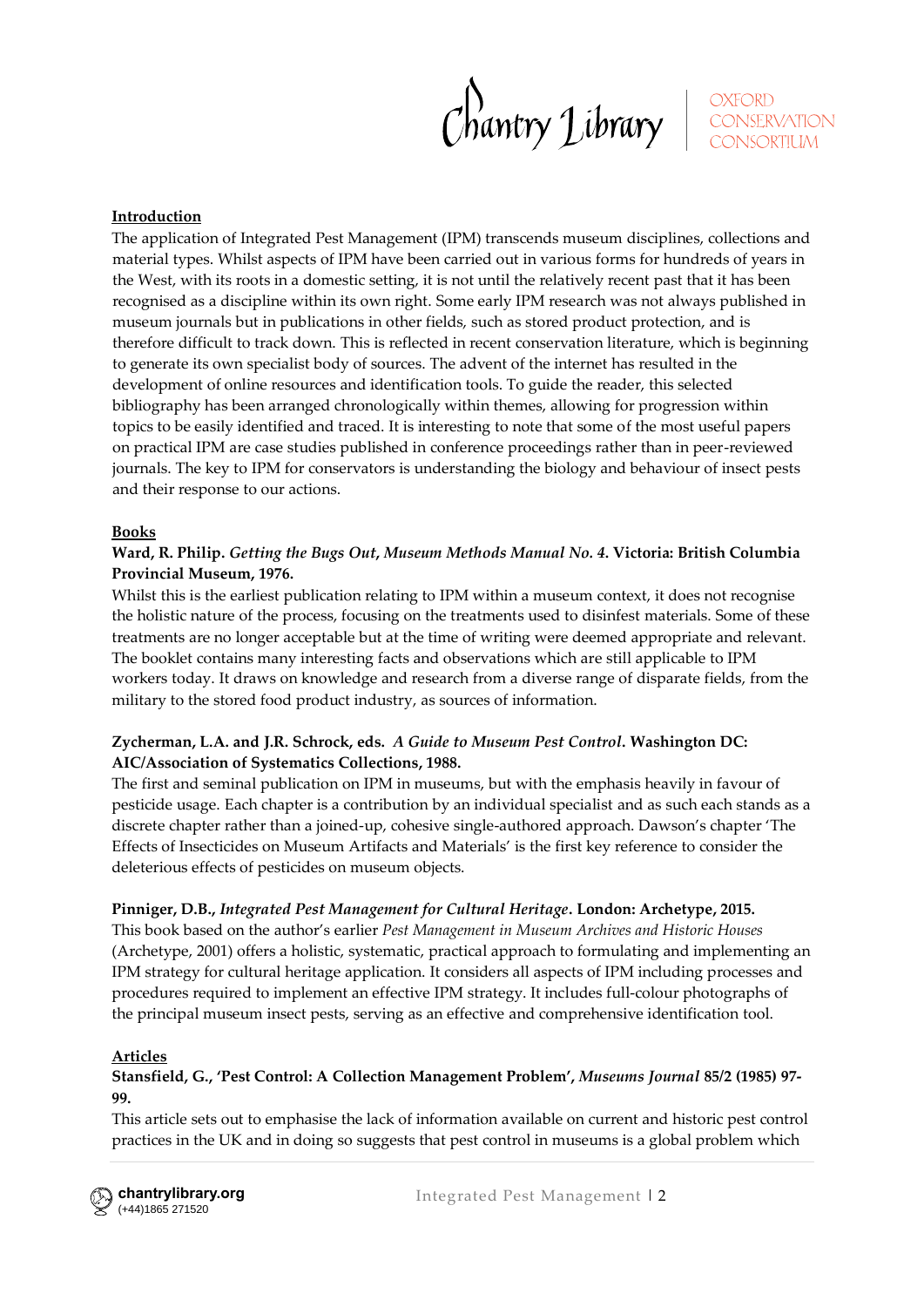$Chawtry$  Library

OXFORD<br>CONSERVATION

should involve a multi-disciplinary response. The interest in this article is that it is the first reference to distinguish between pre and post treatments, and consequently, it serves to highlight the various approaches taken by virtue of the level of vulnerability of different collection materials to insect attack. Basic principles are put forward that can be adopted by all museum workers across all museums and disciplines to counter the unknown use of historic pesticides.

## **Rossol, M. and W.C. Jessup, 'No Magic Bullets: Safe and Ethical Pest Management Strategies',** *International Journal of Museum Management and Curatorship* **15/2 (1996) 145-168.**

This article offers the very first direct reference to the phrase 'Integrated Pest Management' as a holistic and preventive approach to pest management in museums. It advocates a fully co-ordinated approach to IPM as the way forward, to eliminate reliance on the use of hazardous pesticides. In order to better understand the unquantified hazards faced, the authors argue IPM workers should have a good working knowledge of the main chemical classes of pesticides used in the past, but it also states it is impossible to provide an exhaustive list of possible treatments and chemical combinations which may lead to further adverse interactions. It points to the constraints of working in a museum environment, where lack of consistent recordkeeping and limited resources make it impossible to undertake exhaustive analysis, and by moving to a holistic approach, less toxic and more narrowly species-specific treatments can be sought. It cites many salient issues which are still relevant, referencing possible effects of pesticides on the research value of DNA of treated specimens.

## **Nesheim, K., 'The Yale Non-Toxic Method of Eradicating Book-Eating Insects by Deep-Freezing',**  *Restaurator 6* **(1984) 147-164.**

This is the first case study of the real-life application of freezing to an infested library collection, offering a pragmatic and practical approach to using the freezing process as a safe alternative method to disinfest an operational library facility. Whilst it primarily focusses on assessing the efficacy of freezing on collection materials and insect pests, it recognises the need for additional preventive measures to be introduced to limit the spread of infestation from its source. It also points to the need for thorough documentation and development of freezing processes and procedures as key to maximising efficacy of treatment to minimise library disruption. Libraries were among the first disciplines to embrace IPM principles by recognising that their collections were vulnerable to pest attack.

#### **Florian, M-L.E., 'The Freezing Process - Effects on Insects and Artifact Materials',** *Leather Conservation News* **3/1 (1986) 1-13.**

This is an important paper being one of the first to examine in detail the use of low-temperature treatments as an alternative to pesticides in the museum context. There is a comprehensive review of previous literature on insect responses to freezing and an assessment of the possible effects of freezing on the condition of a range of museum-collection types. A number of key points are made in this paper relating to the practicalities of freezing and the balance of risk. Firstly, the necessity of bagging to create a stable environment surrounding an object to protect it from loss of moisture during the freezing process and from condensation after the treatment. Secondly, that objects other than textiles may need additional buffering materials placed in the bag to maintain stability. Subsequent research, however, has shown that some of the observations on freezing resistance are not of practical relevance in the context of heritage treatments. More importantly, it has been shown that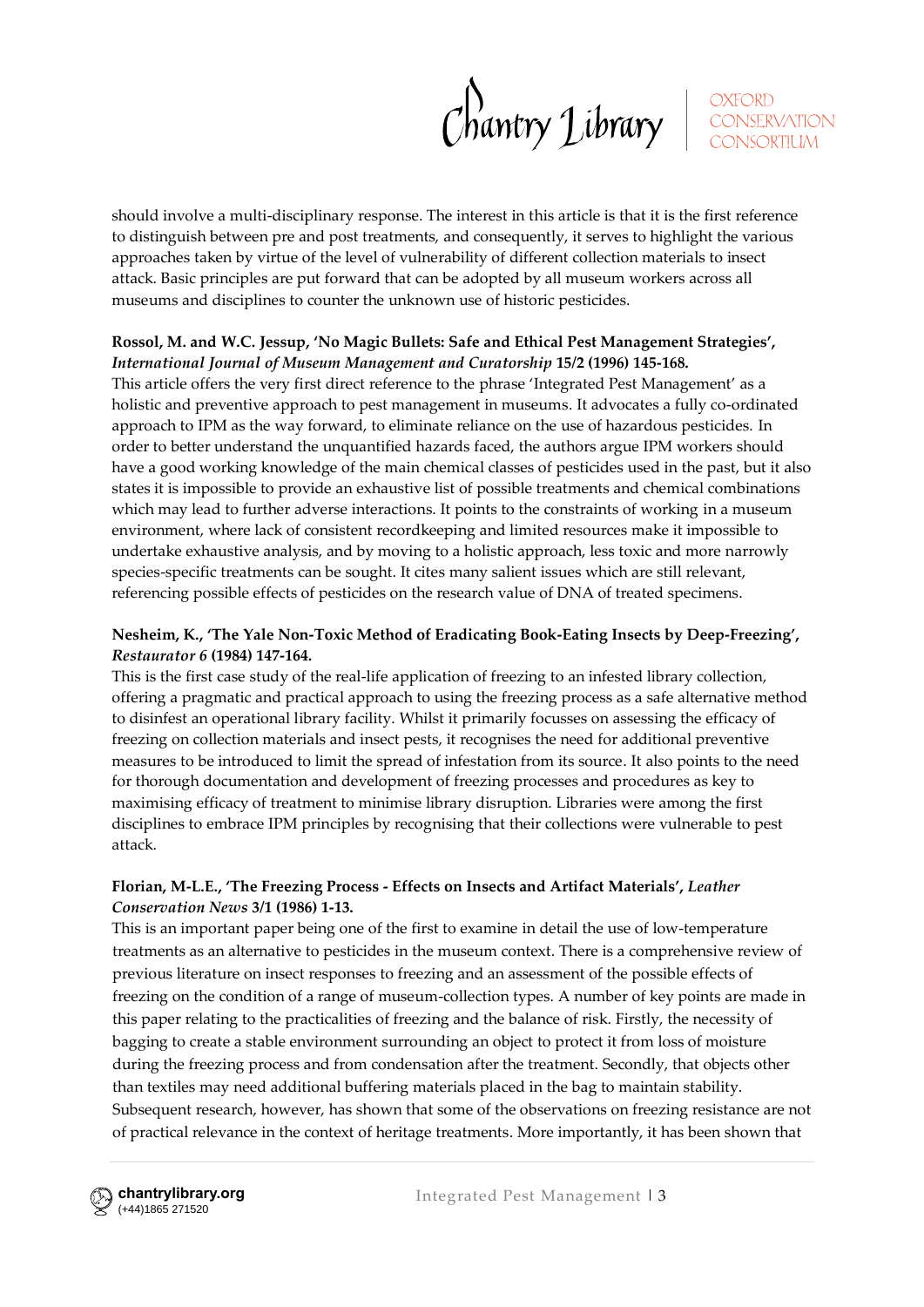$Chawtry$  Library  $\int_{\text{conservation}}^{\text{ONFORD}}$ 

longer single-exposure times are needed at -20°C to ensure that all stages of the pest are killed. This paper is an important contribution to IPM literature but more recent guidelines for freezing exposure times, such as in Pinniger's *Integrated Pest Management for Cultural Heritage*, should be used in practise.

## **Strang, T.J.K., 'A Review of Published Temperatures for the Control of Insect Pests in Museums',**  *Collection Forum* **8/2 (1992) 41-67.**

The first in-depth study investigating the potential of thermal methods of pest disinfestation as a safe and ethical alternative to the use of previously identified harmful pesticides. In considering heat and freezing to determine lethal mortality thresholds for known museum insect pests, Strang concludes heat is a more efficacious method of disinfestation. This research is based on a thorough literature review of published thresholds from entomological data from many fields including food storage. It points to the many complexities of dealing with thermal treatment for cultural heritage purposes, including the lack of reliable data available and the lack of reported failures which prevent a 'complete' picture being built up. The paper shaped the direction of subsequent research in the field, and acts as a method of defining the use of thermal treatment methods.

## **Rust, M.K., Daniel, V., Druzik, J.R. and F.D. Preusser, 'The Feasibility of Using Modified Atmospheres to Control Insect Pests in Museums',** *Restaurator* **17/1 (1996) 43-60.**

This is the first article to evaluate the use of low oxygen atmospheres using nitrogen application to vulnerable collections as an alternative treatment to thermal methods. Using an experimental approach, the mortality of 10 known museum insect pests to anoxia in conditions replicating real museum objects, it was determined that it is possible to maintain low oxygen atmospheres of <0.1% oxygen to achieve complete kill of all life stages of the pests. It moved the profession closer to developing treatment methodologies suitable for direct application by the conservation profession, and it removed the implied, negative nature of some literature with regard to anoxia.

## **Strang, T.J.K., 'Principles of Heat Disinfestation',** *Integrated Pest Management for Collections: Proceedings of 2001: A Pest Odyssey***. London: James & James (2001) 114-129.**

Building on Strang's 1992 paper, this puts forward the scientific basis for the application of heat for disinfestation. His persuasive argument is a cohesive, evidence-based reasoning of the fundamental concepts of heat disinfestation, examining the effect of heat on both organism and object. It also demonstrates the importance of moisture stability and control to prevent damage to objects during the heating and cooling procedure. The crucial notion of relative risk is introduced as a method of assessing the risk of damage through heat treatment and shortening an object's useful lifetime by an infinitesimal amount against its destruction through lack of action, which is often poorly understood. It brings into focus the benefits of using heat, particularly considering operational restrictions organisations may face. The context in which heat treatment is framed, within the wider conservation profession, appeals to the conservator's ethical framework and values, which should compel us to consider changing our attitudes towards heat application for IPM purposes.

**Kigawa, R. and T.J.K. Strang, 'Effects of Fumigants and Non-Chemical Treatments on DNA Molecules and Proteins: Case Studies on Natural History Specimens and Proteinaceous Components of Museum Objects',** *Integrated Pest Management for Collections: Proceedings of 2011: A Pest Odyssey, 10 Years Later.* **Swindon: English Heritage (2011) 115-122.**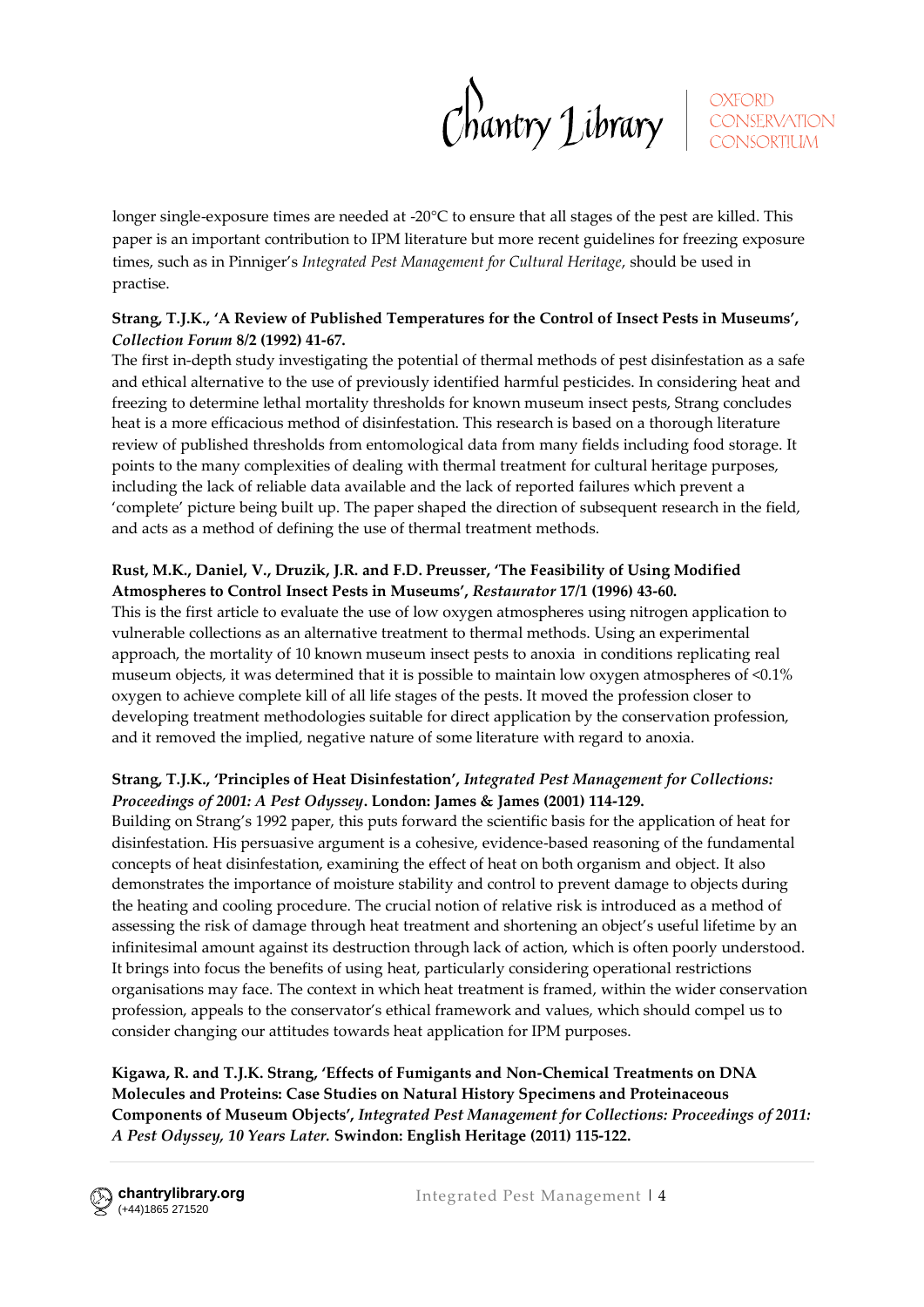Chantry Library ECONSERVATION

In-depth study considering the impact of thermal treatment methods on specimen DNA and amplification of DNA fragments by polymerase chain reaction (PCR), in light of previously identified damage from fumigant gas applications. It was concluded that thermal methods of treatment are the way forward as a least harmful approach, but that more research is required to determine the implications of repeated thermal application on specimen DNA and subsequent PCR analysis. It makes practical recommendations for the storage of specimens to reduce the impact of thermal treatments, which fall in accordance with conservation good practice guidance.

### **Child, R.E. and D.B. Pinniger, 'Insect Trapping in Museums and Historic Houses',** *Preventive Conservation Practice, Theory and Research: Preprints of the Contributions to the Ottawa Congress Sept 1994.* **London: IIC (1994) 129-131.**

One of the few articles dedicated to the trapping process and the first to describe the systematic approach to trapping in museums and historic houses as a basis for practical IPM. It contextualises the trapping process and its practicality and significance within a wider preventive conservation strategy. Whilst this article mainly examines the types of traps, including those with pheromone attractants, which are safe for use within collection areas, it also briefly touches on the complexities of trap data interpretation.

#### **Doyle, A., Pinniger, D.B. and S. Ryder, 'Risk Zones for IPM: From Concept to Implementation',**  *Collections Forum* **22/1-2, (2007) 23-31.**

The first documented case study of the introduction of risk zones as a preventive tool to assess the level of pest risk posed to collections, offering a programme flexible enough to respond to changing demands and new threats. It is the first reference to recognise that individual buildings have their own resident pest populations living on organic matter within voids and other dead spaces in the building rather than in the collections. Identification of high to low risk areas within the building allowed resources and procedures to be prioritised, adapted and targeted as appropriate. Through a cross-disciplinary approach and involvement of staff from different levels within the organisation, it was demonstrated that the process of arriving at risk zoning is as important as the outcome, resulting in buy-in and ownership of the final concept. An ongoing programme of staff awareness training is fundamental to maintaining cooperation and IPM effectiveness.

### **Kwindt, M. and L. Smyk, 'Building with Pest Management in Mind: A Case Study from the Canadian Museum of Nature,** *Integrated Pest Management for Collections: Proceedings of 2011: A Pest Odyssey, 10 Years Later.* **Swindon: English Heritage (2011) 46-54.**

A case study providing an overview of the effectiveness of preventive conservation principles applied to a new build with a view to reduce the risk of pests entering the building. It demonstrates that while a range of basic through to more advanced IPM features can be effectively incorporated into a new build, it is the human element that requires continual reinforcement through regular training. Many of the features detailed are not IPM-specific, but are a common-sense approach to building design. The authors emphasise that ongoing regular maintenance, inspection and upkeep are essential to underpin the concept, and capital funding needs to be made available to support this work.

## **Stengaard Hansen, L., et al, 'The Brown Carpet Beetle,** *Attagenus smirnovi***: How Will Climate Change Affect its Future Pest Status?',** *Integrated Pest Management for Collections: Proceedings of 2011: A Pest Odyssey, 10 Years Later.* **Swindon: English Heritage (2011) 55-60.**